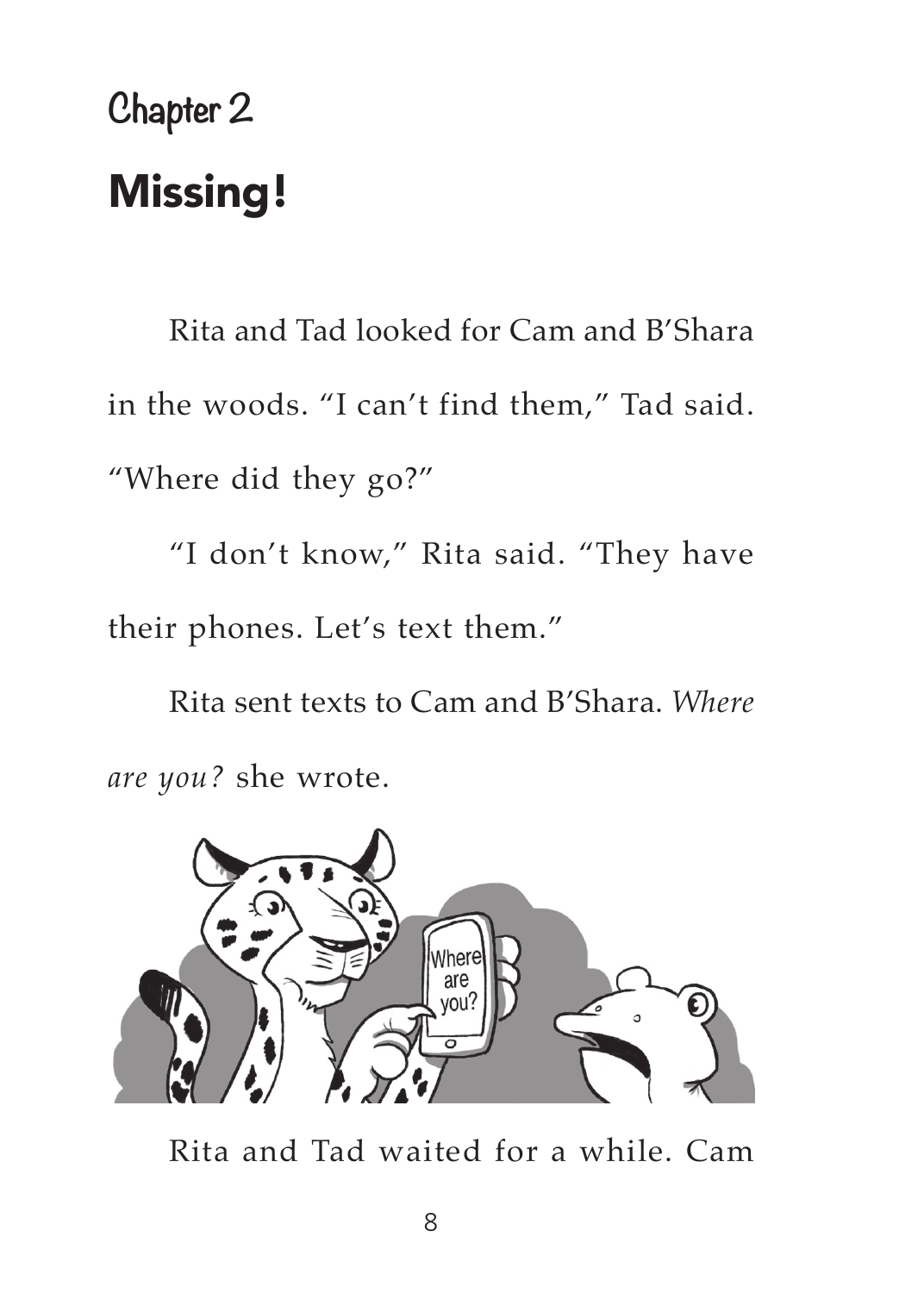and B'Shara did not text back.

"Maybe they went to Cam's house," Tad said. "Or B'Shara's."

"I'll call their moms and dads," Rita said. Rita called them. They all said that the kids were not at home.

"What's going on?" Tad asked. "Cam and B'Shara aren't here. They aren't home. It doesn't seem right."

"No, it doesn't," Rita said. She used her cheetah ears. "It also doesn't *sound* right."

"What do you mean?" Tad asked.

"I don't hear any sounds," Rita explained. "The park is silent. I don't hear birds. I don't hear any other animals."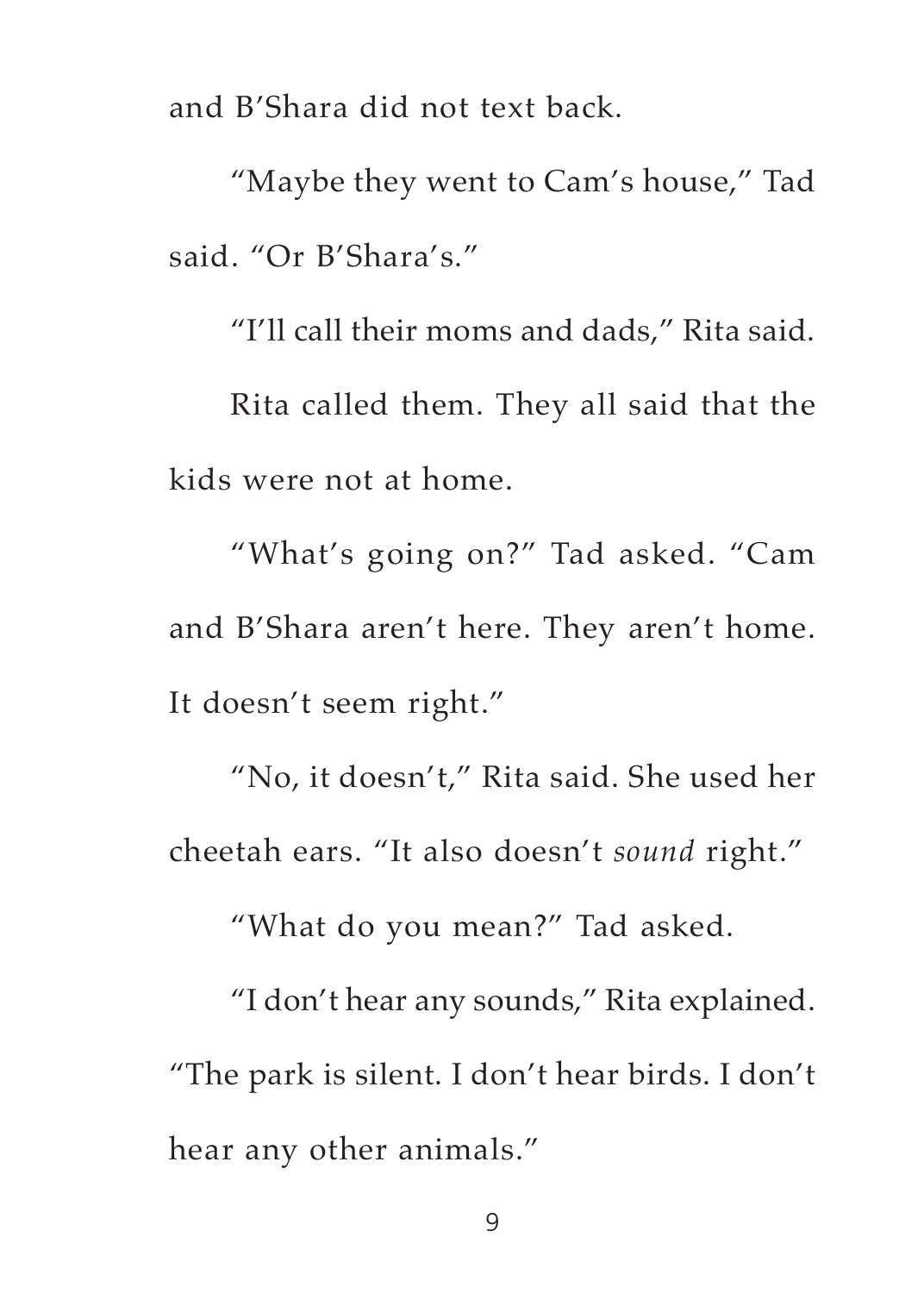"B'Shara said that, too," Tad replied. "She didn't see any birds when she flew above the park."

"She did say that!" Rita said. "But where would all the birds and animals go?"

"Maybe they're all hiding. Let's look around the park," Tad said.

"OK," Rita said. "Let's meet back here at 10 am."

Rita looked around the hills and the forest. Tad looked in the lake and the river.

At 10 am they met again. "I didn't see *any* animals," Rita said to Tad.

"Really?" Tad asked. "Not even a mouse?" "No," Rita said. "What about you? Did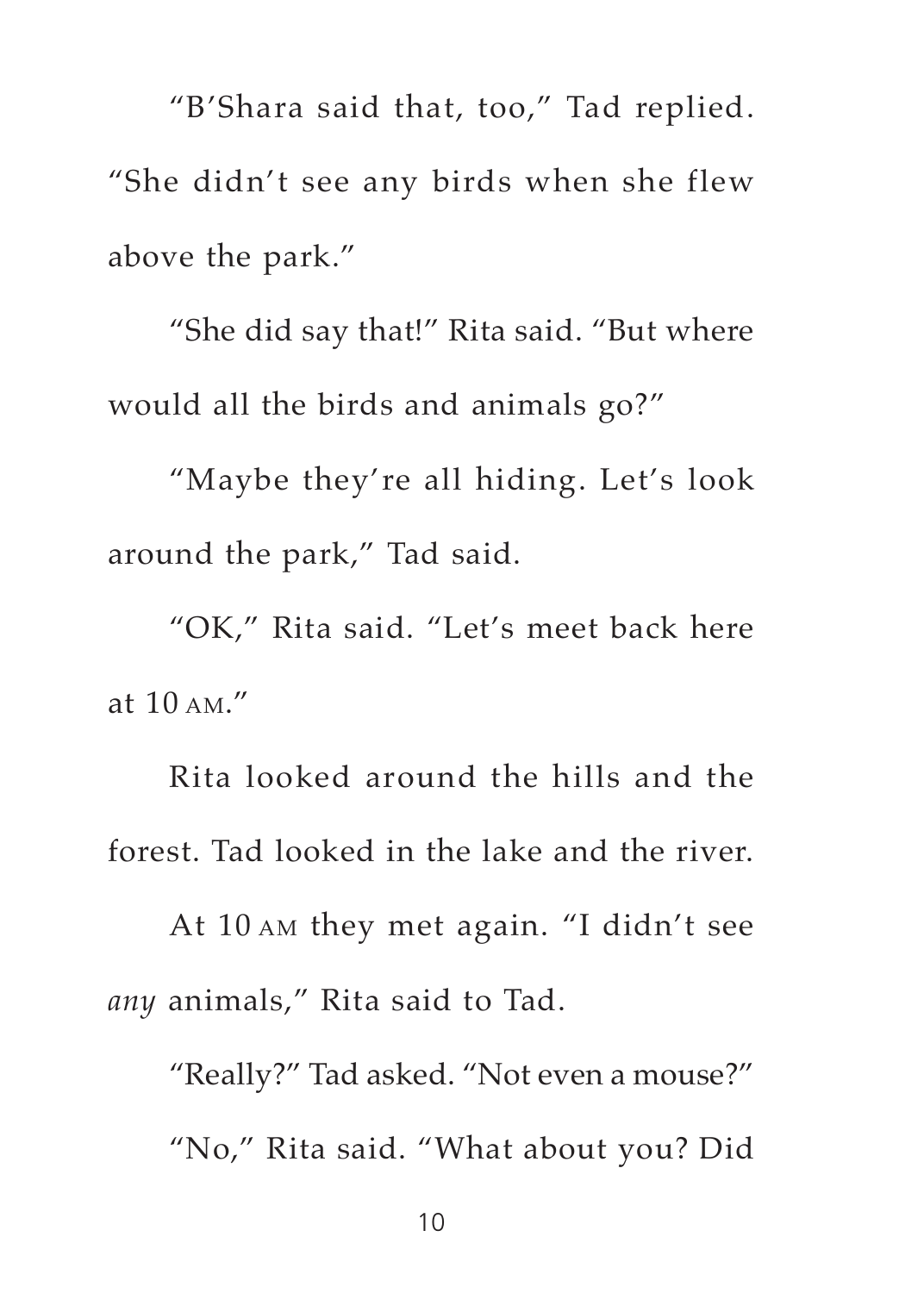

you see any animals?"

"There are fish in the lake," Tad said. "But the frogs are gone. So are the birds that live near the river. All the animals are gone."

Just then the two of them heard a noise. It sounded like an animal walking on dry leaves.